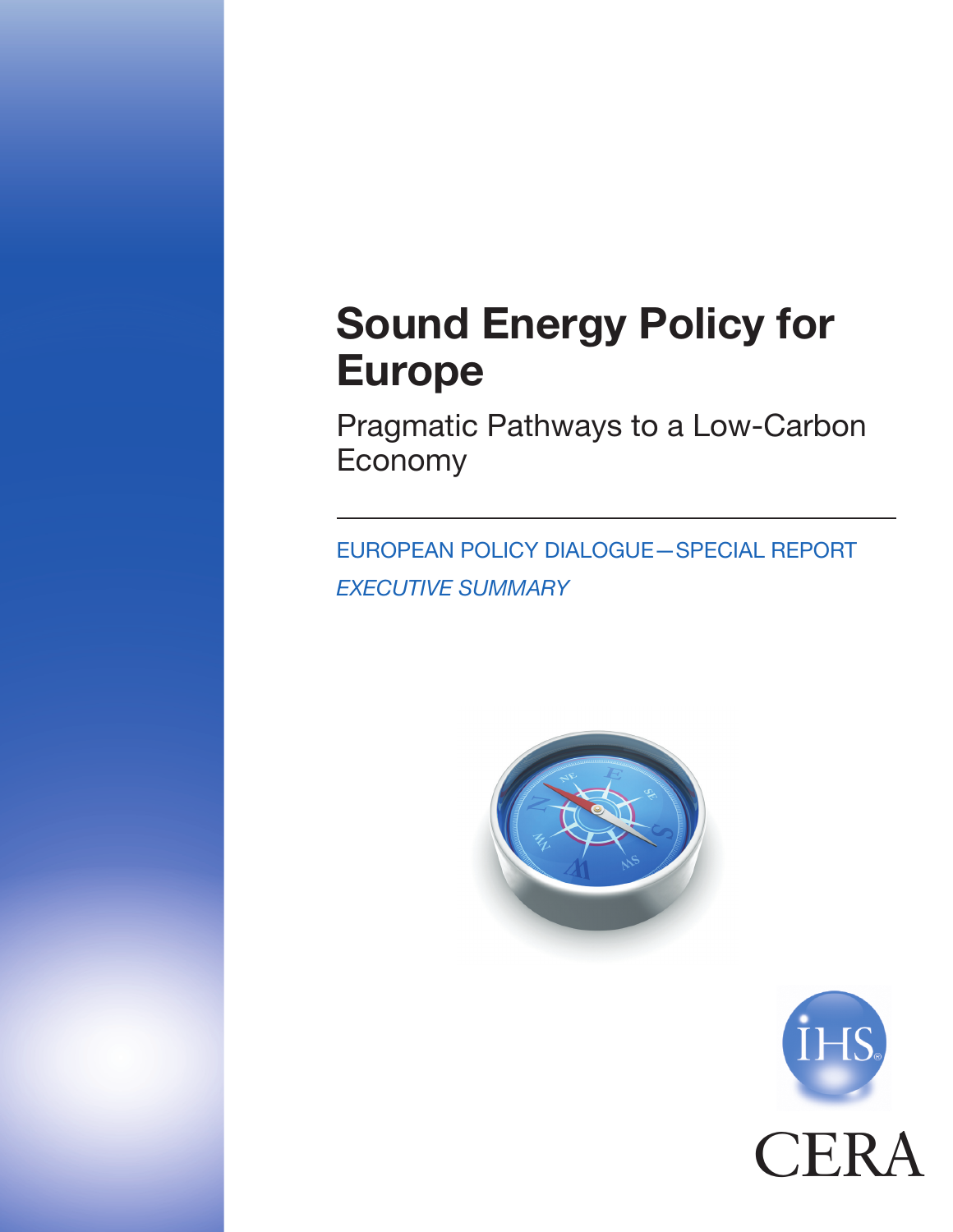We welcome your feedback regarding this IHS CERA report or any aspect of IHS CERA's research, services, studies, and events. Please contact us at [info@ihscera.com](mailto:info@ihscera.com) or +1 800 IHS CARE (from North American locations) or at [customer.support@ihs.com](mailto:customer.support@ihs.com) or +44 (0) 1344 328 300 (from outside North America).

For clients with access to **IHSCERA.com**, the following features related to this report may be available online: downloadable data (excel file format); downloadable, full-color graphics; author biographies; and the Adobe PDF version of the complete report.

Terms of Use. The accompanying materials were prepared by IHS CERA Inc., and are not to be redistributed or reused in any manner without prior written consent, with the exception of client internal distribution as described below. IHS CERA strives to be supportive of client internal distribution of IHS CERA content but requires that (a) IHS CERA content and information, including but not limited to graphs, charts, tables, figures, and data, are not to be disseminated outside of a client organization to any third party, including a client's customers, financial institutions, consultants, or the public; and (b) content distributed within the client organization must display IHS CERA's legal notices and attributions of authorship. Some information supplied by IHS CERA may be obtained from sources that IHS CERA believes to be reliable but are in no way warranted by IHS CERA as to accuracy or completeness. Absent a specific agreement to the contrary, IHS CERA has no obligation to update any content or information provided to a client. ©2011, All rights reserved, IHS CERA Inc., 55 Cambridge Parkway, Cambridge, Massachusetts 02142, USA. No portion of this report may be reproduced, reused, or otherwise distributed in any form without prior written consent.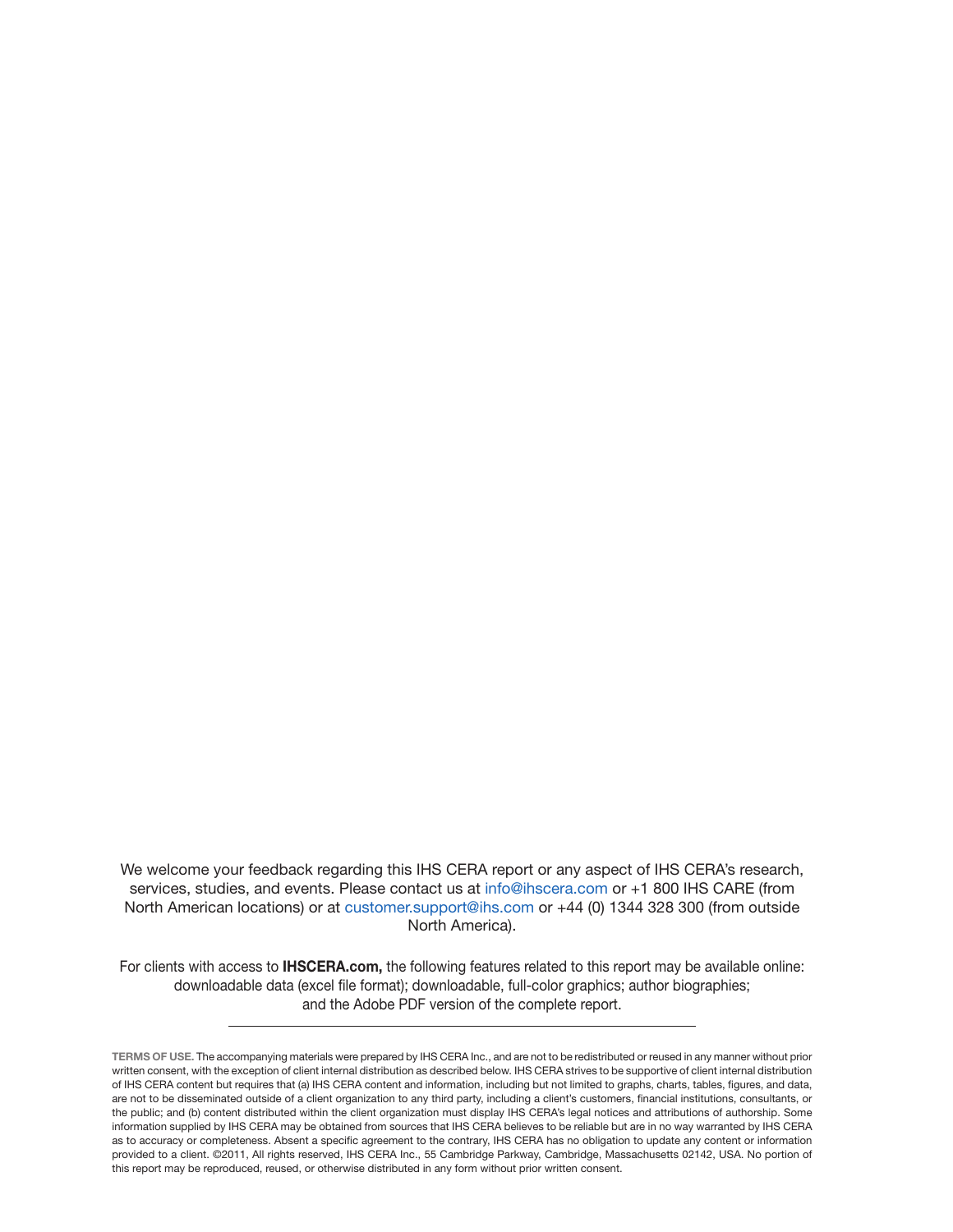## Sound Energy Policy for Europe: Pragmatic Pathways to a Low-Carbon Economy— Executive Summary

#### Introduction: From "Where" to "How"

Europe has set the goal to move toward a low-carbon economy by 2050. The specific target is to reduce emissions of carbon dioxide  $(CO_2)$  across the entire economy by 80–95 percent by 2050 from 1990 levels, with several staging posts along the way. The power sector would make disproportionately large emission cuts, moving to near-zero emissions by 2050.

With the goal in place, the strategy for getting there is under intensive development. Europe must now move from "where are we going?" to "how do we move in the right direction?" That is, policymakers and the industry need to move to a concrete analysis of what would be required to move toward this unprecedented and ambitious goal. Power is integral to everyday living and economic viability. Given the sheer size and complexity of the electric power system, it is imperative that the challenges and risks of moving to a low-carbon economy are carefully considered. The current reappraisal of the future of nuclear power among some member states following the Japanese nuclear incident at Fukushima adds to the significant challenge of moving to a low-carbon power system.

This report aims to contribute to the discussion of long-term energy policy within Europe and specifically to provide independent input as DG Energy develops its 2050 Energy Roadmap and its own long-term energy scenarios. The report makes three contributions within the power generation area.

- First, we have developed a cost-emissions trade-off matrix for policymakers and industry that makes transparent the trade-offs and implications of various power generation choices. The matrix shows the costs of fuel choices set against varying levels of  $CO<sub>2</sub>$ emissions. IHS CERA does not advocate a single optimum or best solution. All options involve trade-offs, advantages, and drawbacks. Moreover these trade-offs will vary for each member state. Our objective is to clarify some of the main trade-offs.
- Second, we have highlighted five policy enablers of decarbonization. For each enabler, we review the key issues and make practical recommendations that can help the industry move in the proposed policy direction. We consider that each of these five enablers could potentially play an important role in the quest toward a low-carbon power sector, but they are meant to be neither a comprehensive list at the exclusion of other important issues nor a sufficient condition of success.
- Third, we place particular emphasis on the role of natural gas. Natural gas is one of a number of technologies that will need to be deployed. A focus on natural gas is therefore selective. However, we highlight natural gas because we believe that much policy debate to date has failed to give a level of attention to the fuel proportionate to its potential role and the scale of its potential impact.

**Executive Summary EXECUTE:** ES-1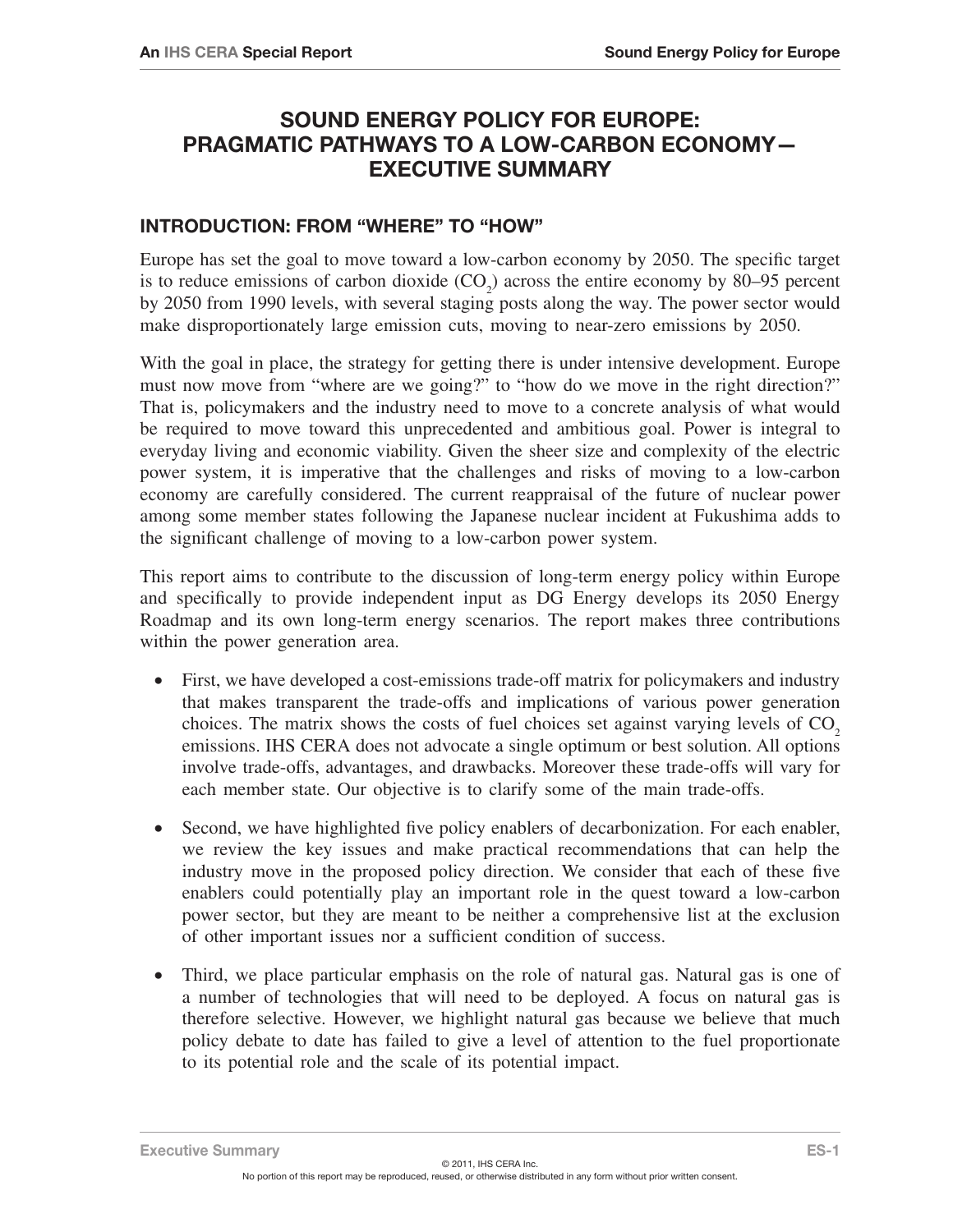Our focus is on the power generation sector and in particular on supply-side options. We focus on power generation because this sector is the largest single emitter of  $CO_2$  within the European Union, has the largest abatement potential, and perhaps has the lowest abatement costs. We focus on climate change and  $CO_2$  emissions even though we highlight the tradeoffs with security of supply and affordability. Our focus on supply-side options is not meant to diminish the importance of the demand side. Energy efficiency, a new model for energy services, and demand-side management among many other approaches are of great importance and covered in other IHS CERA research.

It will be important for the Commission to link up policy between climate action, energy, competition, transport/mobility, and other areas. An integrated energy and industry policy is needed.

The key conclusions and messages from the IHS CERA European Policy Dialogue are summarized below.

## Trade-Offs

- • **European energy policy needs to be constructed around three core priorities set out by the European Union: economic competitiveness, the transition to a lowcarbon economy, and security of supply.** IHS CERA has previously described these three priorities as The Energy Trilemma.\* Policymakers will need to make informed trade-offs among these goals. Each potential power generation source ranks differently according to the three metrics.
- **There is no technological silver bullet.** A portfolio of technology solutions from both the demand side and the supply side will be required to meet Europe's future power needs. All options include trade-offs, advantages, and risks. That does not mean, however, that they are all equally good. Given the considerable uncertainties that surround future technologies over such a long time horizon, policymaking needs to be predictable, coherent, and nonprescriptive and should minimize future regret costs.

## Investments, Affordability, and Costs

- Power market design needs to evolve across the European Union to set up a **framework that encourages the required investment.** The move to a low-carbon power sector requires very significant capital investment. This includes investments in
	- $-CO<sub>2</sub>$ -free energy technology that usually involve high upfront capital costs but thereafter either no or low fuel costs
	- conventional generation, for both primary power generation, possibly in conjunction with carbon capture, and backup for intermittent renewables
	- transmission, both within countries and across borders

<sup>\*</sup>See the 2010 IHS CERA Special Report *Sound Energy Policy for Europe.*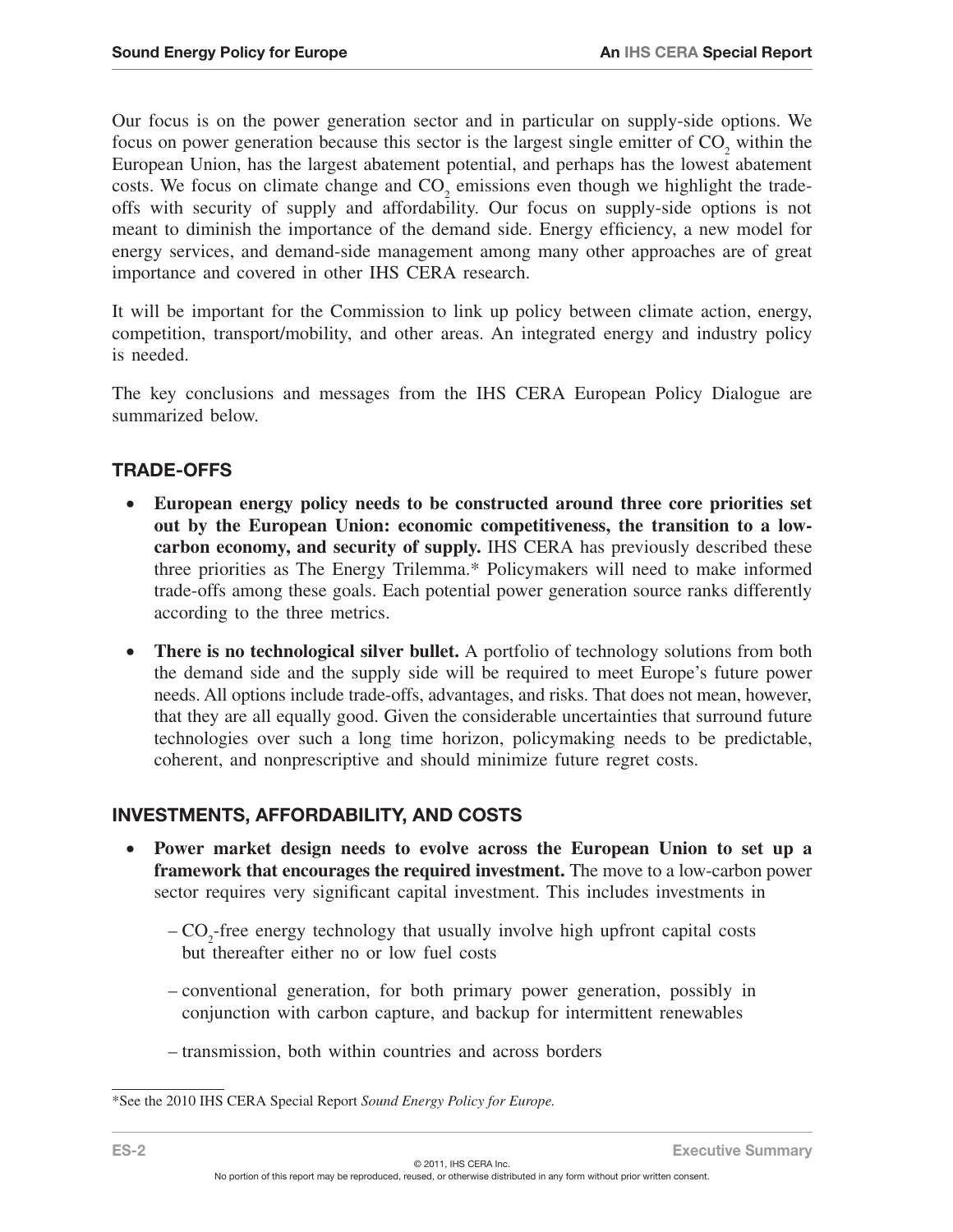About  $\epsilon$ 70 billion per year on average will be needed for renewables and conventional plant additions over the next two decades, a significant increase over the past decade investment rates of around  $645$  billion per year. Over 20 years this is  $61.4$  trillion. These investments are unlikely to materialize with the existing market framework, which creates too many risks and uncertainties. The requirement for major investments will require the establishment of new frameworks for power markets—the so-called market design reform, one of our five key enablers.

- There is a trade-off to be made between the level of emission reductions and the **cost incurred.** Fuel substitution from high-carbon old technologies to lower-carbon and more efficient new fossil fuel technologies can reduce emissions in the power sector by as much as 58 percent at relatively low cost relative to 1990, based on today's demand levels. However to achieve greater cuts in emissions requires either the phasing down of fossil fuels to be replaced by zero-carbon technologies, such as renewables or nuclear, or the use of carbon capture applied to fossil fuel plants. Both options would further reduce emissions, but at extra cost.
- Policy assumptions that fossil fuel prices—notably natural gas prices—will inevitably **rise in real terms over time are not warranted.** Fuel prices are unpredictable, uncertain, and likely to be cyclical. However, an understanding of the resource and cost base of natural gas and coal suggests abundant potential supply of both commodities through 2050 and beyond. Recent technological breakthroughs in unconventional gas have significantly expanded the potential global and European recoverable resource base of natural gas.

Scenarios assuming rising fuel costs and a rapid decline in renewable costs are also unlikely to materialize. Scenarios of commodity price inflation cannot be discounted, but it is the cost relative to alternatives that matters: there is likely to be some correlation between fossil fuel costs and the price of other commodities (such as steel and silicon) that make up the bulk of the costs of renewables.

Moreover, fuel prices are dynamic and will respond to the competitive environment. Prices can be expected to adjust if other technologies expand significantly: the higher the level of penetration of zero-carbon forms of generation at a global level, the less pressure on global fossil fuel prices. This lowers the target point at which new technologies become cost competitive with the lowest-cost option of fossil-fired power.

• The costs of newer technologies can be expected to fall over time. The costs of deploying clean energy—notably renewables—will depend on the rate of future cost reductions. Cost reductions come about through a combination of research and development (R&D), market pressure and support mechanisms, and learning as global manufacture grows. IHS CERA's analysis of learning curves concludes that the high end of learning and global roll-out assumptions are needed to deliver a mix of renewables at cost parity with combined-cycle gas turbines (CCGTs) by 2050. It is therefore important that policy on R&D and market mechanisms supports the learning impact

© 2011, IHS CERA Inc. No portion of this report may be reproduced, reused, or otherwise distributed in any form without prior written consent. **Executive Summary EXECUTE EXECUTE SUMMARY EXECUTE EXECUTE EXECUTE EXECUTE EXECUTE EXECUTE EXECUTE EXECUTE EXECU**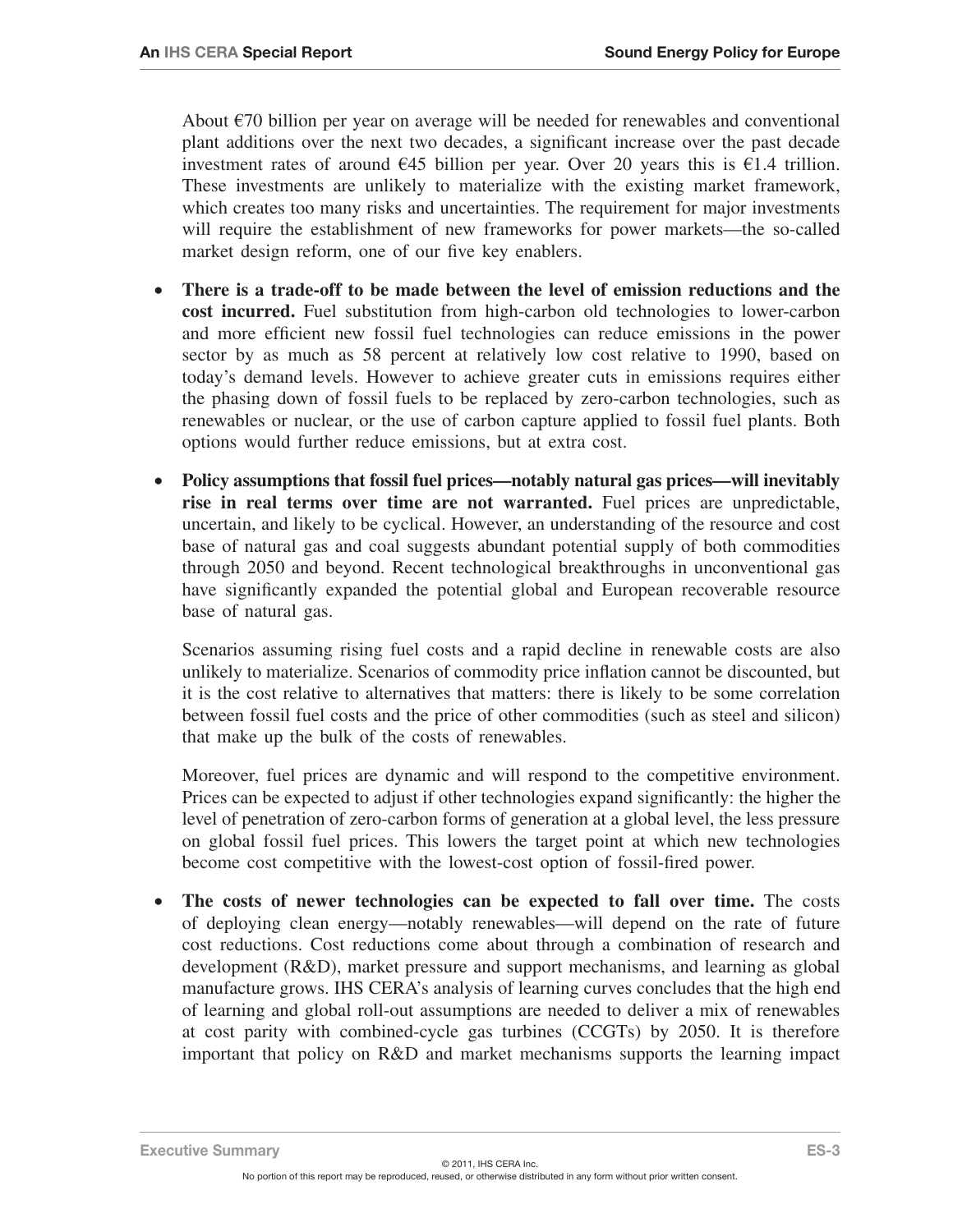if cost reductions are to meet expectations. Moreover the current balance of policies is weighted toward deployment and could be more cost effective if rebalanced more toward R&D.

- • **The imperative of reliable power supply will need to be reconciled with the expansion of intermittent—nonconstant—renewable power.** Substantial backup power capacity will be required to support higher levels of intermittent renewable generation even with transformational grid change and storage. These backup costs will be required not only in power capacity but also in the broader fuel supply chain, notably if gas is used as backup. The system cost, which is large and in addition to the stand-alone costs of renewable generating assets, needs to be recognized. The enormous operational complexity of incorporating large swathes of intermittent generation also needs to be recognized, and the resulting issues will need to be handled with the utmost attention.
- • **The costs of decarbonization need to be recognized and balanced against the expected benefits.** The extension of renewables into the system will entail significant costs above lower-cost alternatives for many years. IHS CERA finds that subsidy costs—supporting the legacy investments made before renewables costs reach costcompetitive levels—could peak in 2020–30 at around €45–€60 billion per year. Subsidy supports are not expected to fall below today's levels before 2035 at the earliest and could continue at high levels through to 2050. If passed through on a pro-rata basis, this would add up to  $E100$  to the average annual residential electricity bill and up to  $\epsilon$ 2,000 to the typical annual business company. Although these costs are necessarily uncertain, it is clear that costs will be significant and likely in this range. These costs need to be weighed against the wider benefits to the macroeconomy and society. The big risk to power investment is that consumers will revolt and not pay for all of the decarbonization costs or that the costs will make the European Union uncompetitive.
- • **The carbon market needs to be reformed to send a stronger and longer-term price signal to investors and consumers.** The European Union Emissions Trading System (EU ETS) carbon market should continue to take center stage in the pursuit of the decarbonization of the European economy, as it ensures cost-effective abatement through the deployment of clean technologies. Further targeted policies could undermine the primary announced intention of a market approach and increase the overall cost of decarbonization, and their interaction with the EU ETS should be carefully examined. However, a critical review of the current market arrangements should be conducted to
	- recognize the impact of targeted policies to support renewables and energy efficiency on the EU ETS carbon price and limit the induced structural carbon price uncertainty
	- strengthen the carbon price signal to provide investors with a longer-term incentive to invest in low-carbon technologies through either a tightening of the current cap and guarantees on banking beyond Phase 3 or the introduction of a carbon price floor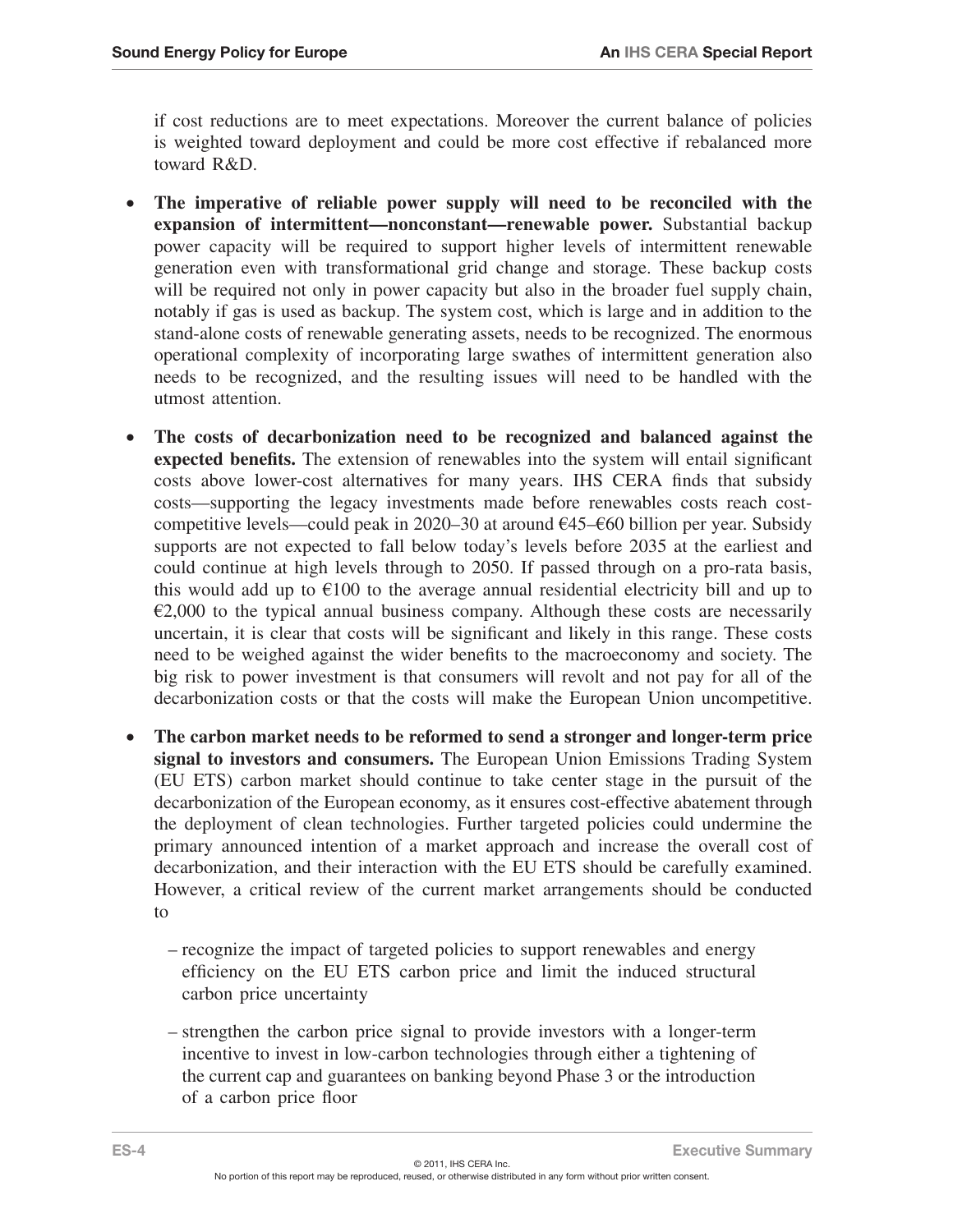– broaden the range of sectors covered by the EU ETS when technically possible and/or supplement the EU ETS through the transformation of current energy taxes into their equivalent carbon content tax (e.g., through a review of the Energy Taxation Directive). Focusing on sectors that are not trade exposed would limit the competitiveness effects in the absence of similar carbon pricing in other parts of the world. The impact of border tax adjustments measures should be investigated further.

#### Timing, Optionality, and the Role of Natural Gas

- • **The period to 2030 will need a two-pronged approach of continued use and investment in proven conventional plant as well as the buildup of zero-carbon technologies.** Although the option exists to deploy further renewables, to prove up commercial-scale carbon capture technologies, and to focus on demand-side measures, continued investment in conventional fossil fuel plant, which has a clear track record as a proven and cost-effective technology, is also indispensable. This build-out can be consistent with the planned trajectory to reduce emissions through to 2050. It is important that
	- long-term decarbonization goals do not deter the necessary investments in fossil fuel options in the early period
	- investments in the early period in fossil fuels do not lock in future emissions that frustrate further emission reductions
- Policy needs to keep options open and not make early decisions that close off **alternatives.** The period beyond 2030 presents wide technology choices and also major uncertainties on the maturity and cost of these technologies. The level of fossil fuel prices is also uncertain.
- • **Natural gas–fired power offers policymakers a key policy tool: optionality.** In the period to 2030 natural gas can help meet power needs at low cost and within a framework of reduced overall emissions—especially through substitution for coal. This is widely recognized. However, less widely recognized is that the choice of natural gas in the first period leaves options open for the post-2030 period.
	- A build-out of natural gas–fired power before 2030 could transition into a backup role for renewables post-2030. The use of existing plants for backup would be much more economic than building dedicated backup for renewable capacity after 2030.
	- A build-out of natural gas–fired power could provide further emission reductions at a later stage through retrofitting of carbon capture as this technology comes to fruition.
	- In cases where carbon capture technologies prove inapplicable and where alternative zero-carbon solutions are not developed in a timely fashion,

Executive Summary ES-5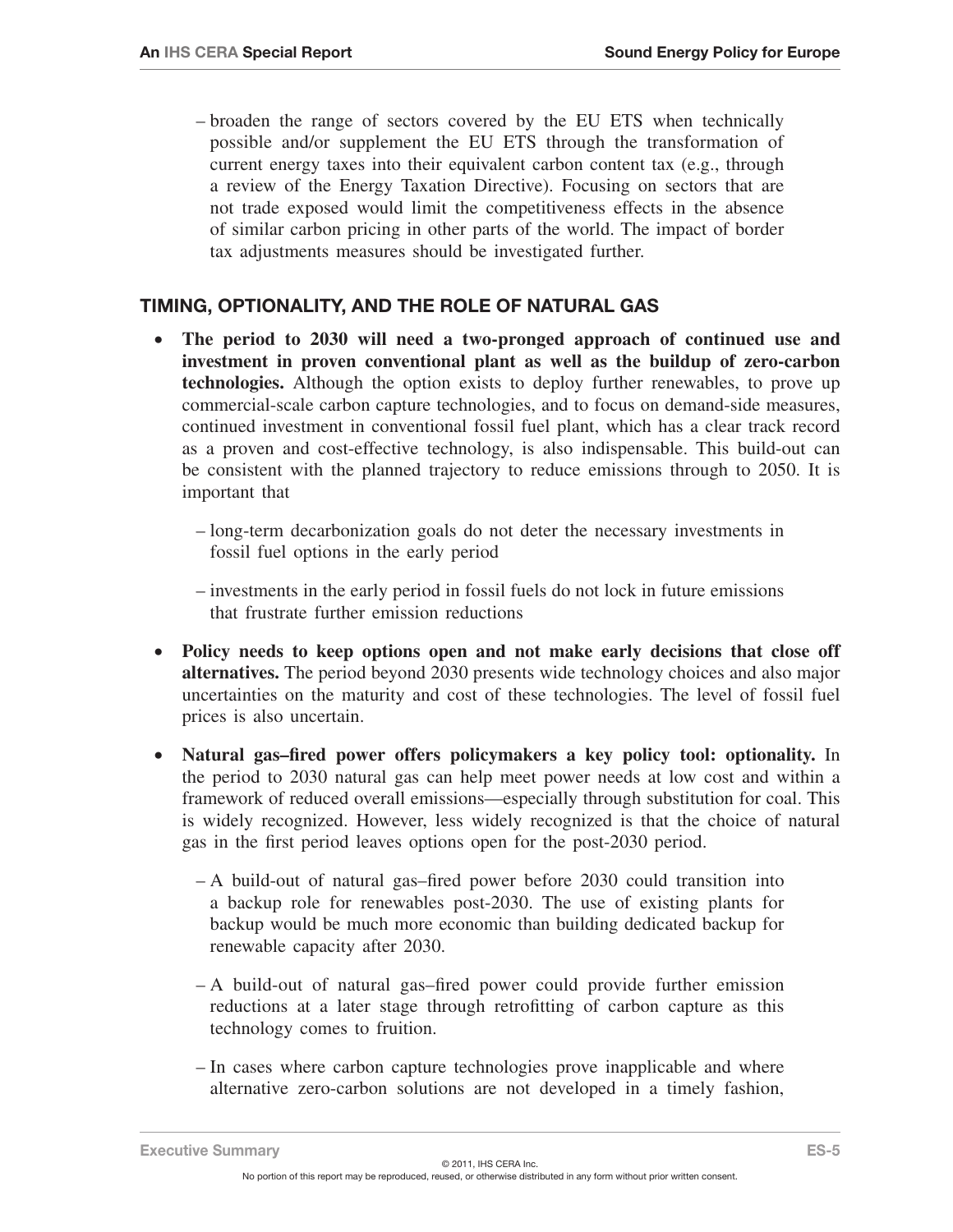unabated CCGTs still offer the best fall-back position—certainly if concerns about natural gas prices and availability are dispelled—until lower-carbon options prove affordable and are deployed.

IHS CERA believes that natural gas is a low-regrets choice with significant option value. Policymakers should recognize the key role that natural gas can play in establishing a flexible and sustainable pathway in the power sector within a diversified low-carbon generating portfolio. This might extend to ensuring that enabling supply infrastructure is made available.

### The Five Key Policy Enablers

If Europe is to move toward its decarbonization goals, the following five enablers are important levers for the power generation sector.

- Reform of power market design
	- Power markets need a predictable long-term investment framework that reduces regulatory risks, rewards availability in addition to output, and provides incentives for renewables to contribute to system balancing.
- Carbon market reform
	- The EU ETS should be revised and/or supplemented by carbon taxation to strengthen the carbon price, broaden the sectors covered, and provide long-term visibility to investors and consumers.
- Clean technology support
	- Support should be rebalanced in favor of R&D as opposed to the current focus on deployment and should drive investment in least-cost technology at the best location.
	- A threshold for subsidy withdrawal should be defined to provide long-term visibility to investors and to contain support costs.
- A strong role for natural gas
	- Long-term decarbonization goals should not deter investment in gas-fired power and related investments over the next several decades that are required to bring early emission reductions at acceptable cost.
	- The natural gas industry needs a predictable long-term investment framework for infrastructure that reduces regulatory risk and provides incentives for accommodation of flexible and renewable sources of energy.